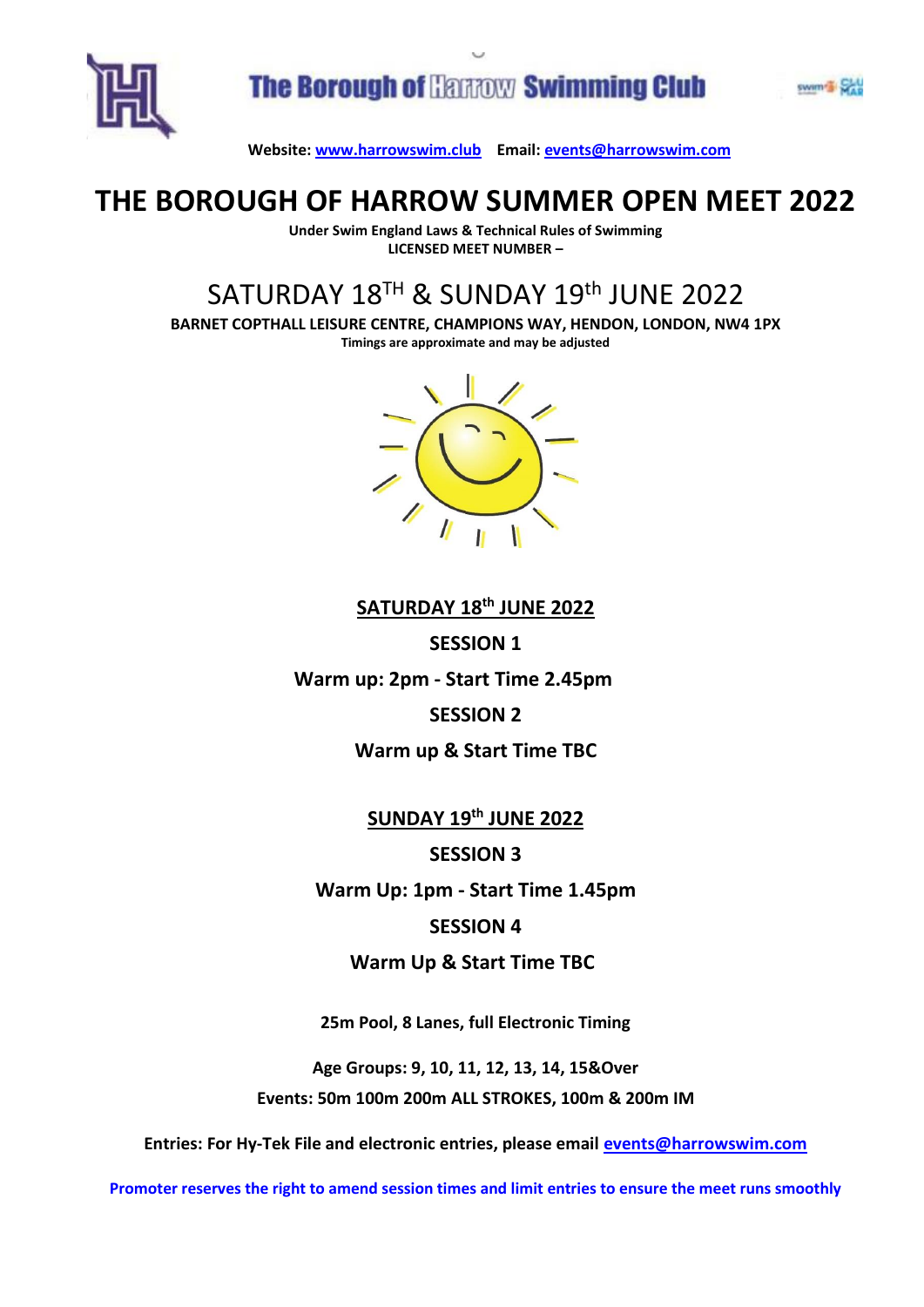



## THE BOROUGH OF HARROW SUMMER OPEN MEET 2022 MEET INFORMATION

Under Swim England Laws & Technical Rules of Swimming **LICENSED MEET NUMBER -**

#### **BARNET COPTHALL LEISURE CENTRE, CHAMPIONS WAY, HENDON, LONDON, NW4 1PX Saturday 18 June & Sunday 19 June 2022**



- 1. Borough of Harrow SC will liaise with the pool operators regarding COVID & COVID safety management by the pool operators in addition to any rules and regulations in place by Government at the date of this meet. Where necessary, protocols may change subject to government guidance. All participants will be required to adhere to any changes which will be notified in advance of the date of this meet.
- 2. Barnet Copthall Main Competition Pool 25 metres 8 lanes Anti-Wave Lane Ropes. Colorado Electronic Timing and Hy-Tek Meet Management.
- 3. Ages are as at 19<sup>TH</sup> JUNE 2022
- 4. Events 50m, 100m & 200m all strokes, 100m & 200m IM. All events will have Heat Declared Winners there will be no finals.
- 5. Age Groups 9, 10, 11, 12, 13, 14, 15&Over. Awards will be made to the first 3 in each stroke for each age group. These will be available for collection on the day. No medals will be forwarded after the meet.
- 6. By submitting and accepting entries to the meet consent is hereby given, as required by the Data Protection Act 1998, to the holding of personal information. The personal information supplied with your entry will be retained securely and will only be used for the legitimate purposes of running the event. This data will be shared by form of results with Swim England (Rankings) and the clubs who have entered the meet. A full copy of the results will be published on the website after the meet. Please be aware that links from our website may take you to external websites that are not covered by our policies. Please ensure that you review their privacy policies before any data is submitted. If any persons want to exercise their right to erasure or processing of their personal data they will need to make a written request to the promoter. We will only hold competition data for 12 months after which it will be destroyed and erased from our systems
- 7. A secondary starting strobe will not be available.
- 8. Over the top starts may be used at the Referee's discretion.

#### **ENTRIES**

- 9. The entry fee is £7.00 per event. Payment should be made via online payment.
- 10. The closing date for entries is **Midnight Sunday 29 th May 2022 or sooner if the meet capacity is reached**. (The organi**s**ers would be grateful if clubs are able to send in entries prior to this date.)
- 11. **This meet is First Come First Served Entry.** If oversubscribed, entries submitted last will be rejected.
- 12. Club Entries must be made electronically using the Hy-Tek Team Manager file which should be requested from Dominique Ford at [events@harrowswim.com](mailto:events@harrowswim.com)
- 13. Send your completed entry file and Summary Sheet to [events@harrowswim.com](mailto:events@harrowswim.com)
- 14. The promoter reserves the right to limit the number of entries if necessary to allow the Meet to be run in the allotted pool time.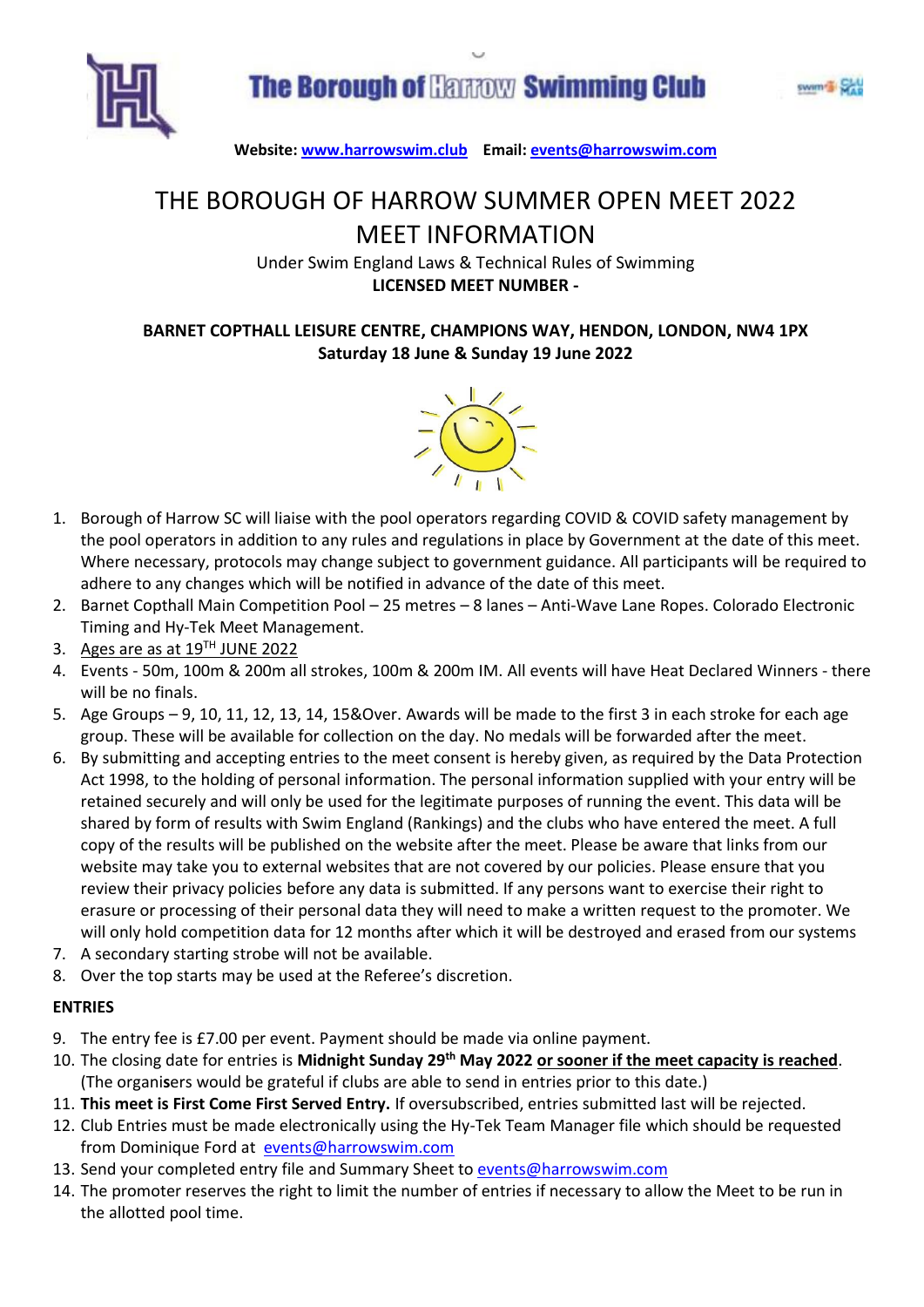- 15. Any entry not accepted due to oversubscription will be refunded in full. Where swimmers have tested positive to COVID or have been contacted to self-isolate, a full refund will be given if proof of a positive test result can be shown or proof that they have been contacted by Track & Trace. Full refund will be given should there be a government imposed lockdown. NO OTHER MONIES WILL BE REFUNDED.
- 16. List**s** of individual accepted / rejected entries will be sent to clubs.
- 17. No swimmer should have swum faster than the time stated. NT Entries will not be accepted.
- 18. Time Trials may be accepted on the day of the meet only if there are spaces available to fill lanes at a cost of £7.50 per time trial. These can only be taken from swimmers already registered on the day. There are no awards for Time Trials, but times will be submitted to Rankings for Swim England Registration.
- 19. Clubs entering more than 12 swimmers are requested to supply 1 qualified official (2 officials if more than 20 swimmers)
- 20. Coaches Passes are available at a cost of £20 per weekend. This will entitle the holder to admission to all sessions, a programme, session start lists and food and refreshments between sessions, in addition to poolside access.
- **21.** There will be no entry poolside without a coaches pass and passes must be worn at all times. Coaches and Team Managers should be club trained personnel and registered members of Swim England.

#### **MEET PROCEDURE**

- 22. This is a cardless meet. Entries will be pre seeded before the meet. Withdrawal information should be forwarded to [events@harrowswim.com](mailto:events@harrowswim.com) at the earliest opportunity, or to the administrator on the day prior to warm up.
- 23. The promoter reserves the right to amend the session times and limit entries to ensure the meet runs smoothly.

#### **MEET SAFETY**

24. All swimmers must observe the pool and Swim England Safety Rules. The Depth of the water at the Shallow end of the Main Pool is 1 metre (End where the timing display board is). The Deep End of Main pool is 1.8 Meters Deep (starting block end) The starting blocks are 72cm above the level of the water. Only those swimmers who have reached the standard of the Swim England Preliminary Competitive Start Award are permitted to start with a shallow racing dive from the side of the pool. Swimmers who have not reached this standard must start in the water. Swimmers must not go into the main foyer without drying down and wearing the suitable clothes and footwear. Failure to comply may result in expulsion from the meet.

#### **SPECTATORS**

- 25. Spectator seating availability will depend on the Government COVID regulations on the day and venue capacity, and this information will be supplied prior to the meet start date. There is parking on site but capacity can be limited.
- 26. A copy of the result sheets will be provided to clubs at the end of the gala and will be available from our website as soon as possible after the gala. Meet Mobile will be used but this can be impacted by poor internet capacity at the venue.
- 27. Photographs/Videos are only permitted on registration with the promoter prior to the meet. Registration details can be given upon entry to the meet.
- 28. Borough of Harrow SC reminds all those attending these meets (competitors, coaches, team managers, spectators, officials, volunteers, contracted staff etc.) wishing to use cameras, video or digital image capturing devices (including mobile phones) that they should only do so after reference to their obligations and the recommendations laid down in Wavepower 2016-2019, the Swim England Child Safeguarding Policy & Procedures and other Swim England Photography guidance. Your adherence to the guidelines and vigilance during the event will assist in our efforts to avoid the misuse of such equipment and the images/videos produced. Flash photography is prohibited at all times.
- 29. In the circumstance that an infringement of the above clause is identified by meet officials and/or volunteers, the Meet Administrator and or Promoter will apply an appropriate sanction adjudged to be proportionate. This may include, but not be restricted to, the reporting of the person to their Club Welfare Officer for breach of applicable code of conduct or temporary confiscation of the equipment.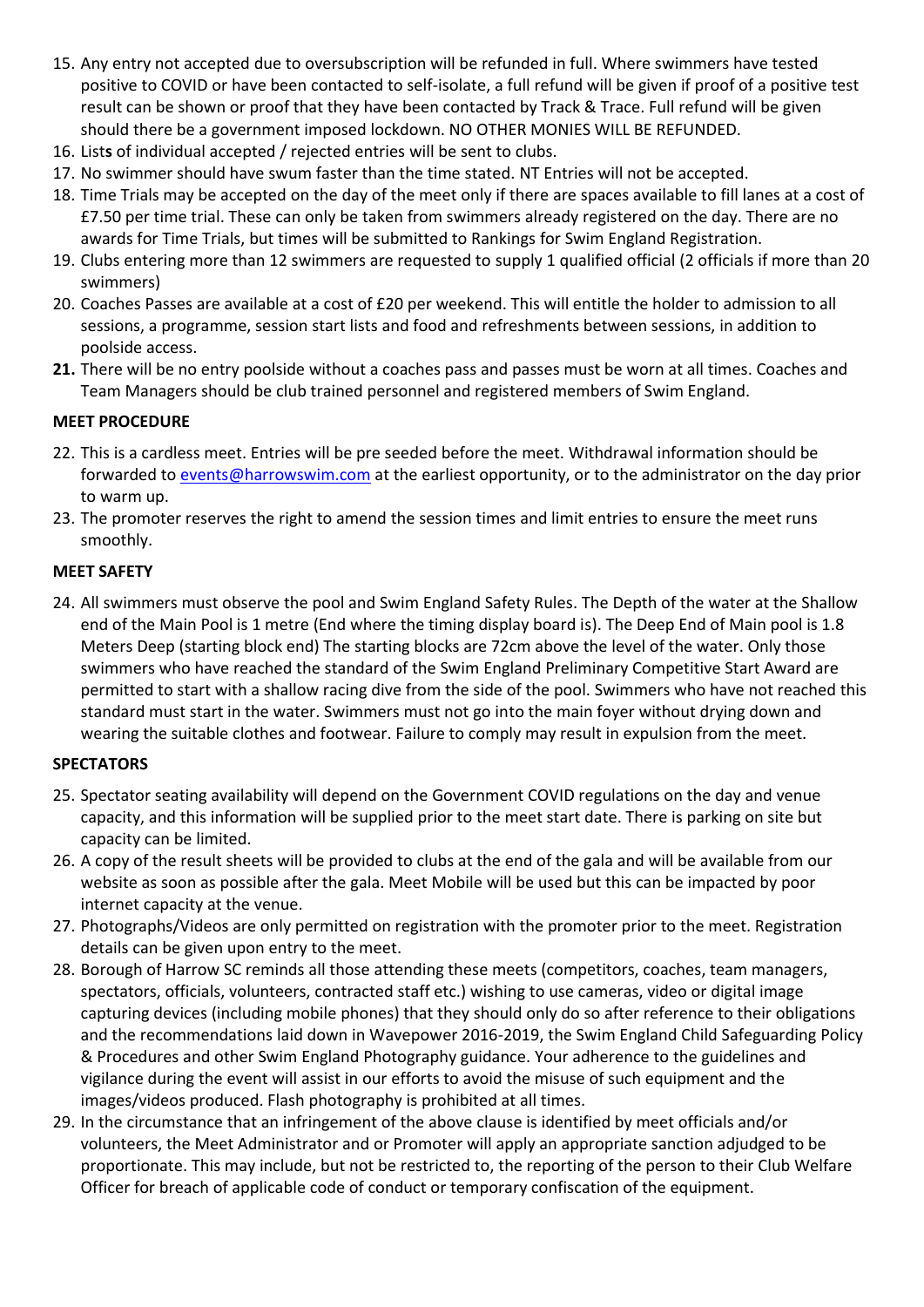30. In the circumstance that an infringement of the above clause is identified by or reported to the facility management, the Normal Operating Procedure of the facility will be applicable and will be fully supported by Borough of Harrow SC.

#### **COVID**

- 31. Due to COVID, these conditions are subject to government guidance and therefore are subject to change due to the evolving nature of the pandemic.
- 32. All coaches and volunteers are requested to wear masks at all times. This is not mandatory. All Meet participants must observe the safety and COVID precautions in operation. Participants must have footwear when leaving the poolside. Unless otherwise informed, there will be no diving allowed during warm up periods, apart from sprint lanes.
- 33. Clubs are asked to remain within their designated zone/area and should not mix with other clubs where possible.
- 34. Swimmers are asked to follow the Centres one way system from their designated zones down to poolside and back up to their designated area after their event.
- 35. Unless informed otherwise, clubs must ensure attending swimmers, coaches and managers have completed Swim England's 'RETURN TO COMPETITION HEALTH DECLARATION FORM' no more than seven days prior to the competition date – (26 FEBRUARY 2022). Please note swimmers will not be permitted to swim without submitting the form. Club managers are asked to ensure that all successful applicants have their SE Covid form submitted in a timely manner.
- 36. Participants are reminded that they should not attend if they have a high temperature, a new, continuous cough, and a loss of, or change to, their sense of smell or taste.
- 37. Each Club represented at the meet must send a coach and a COVID marshal/accredited volunteer to accompany swimmers. If only one swimmer is competing from a club, a coach may assume the additional responsibilities of a COVID marshal. Coaches and Team Managers must be club trained personnel and clubs are asked to maintain the recommended ratio of 1:10 helpers/swimmers + 1 COVID marshal/accredited volunteer.
- 38. We will continue to follow all current and future updates set out by Government and Swim England COVID guidelines
- 39. Any conditions not covered in the competition rules will be dealt with in accordance with the laws of the sport and at the discretion of the Promoter. Questions can be dealt with by writing to the Promoter at [events@harrowswim.com.](mailto:events@harrowswim.com)

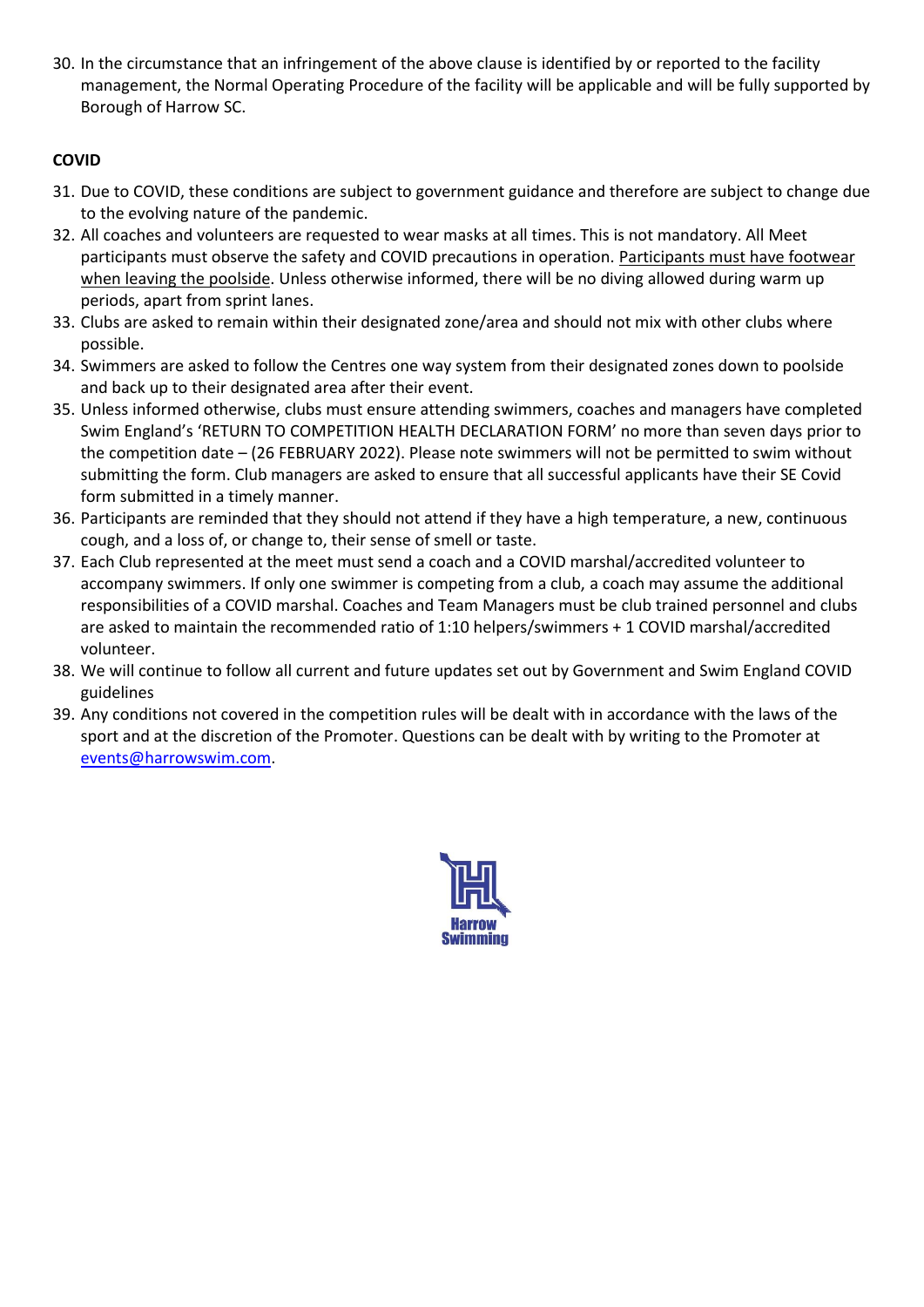



### UPPER CUT OFF TIMES SWIMMERS MUST NOT BE FASTER THAN THE TIMES SHOWN

| <b>GIRLS</b>             | 9       | 10      | 11      | 12       | 13      | 14      | $15 +$  |
|--------------------------|---------|---------|---------|----------|---------|---------|---------|
| <b>50M FREESTYLE</b>     | 33.00   | 32.00   | 31.00   | 30.00    | 28.00   | 26.00   | 25.00   |
| <b>100M FREESTYLE</b>    | 1.05.00 | 1.02.00 | 1.01.00 | 1.00.00  | 59.00   | 58.00   | 57.00   |
| <b>200M FREESTYLE</b>    | 2.29.00 | 2.24.00 | 2.12.00 | 20.10.00 | 2.08.00 | 2.05.00 | 2.03.00 |
| <b>50M BACKSTROKE</b>    | 34.00   | 34.00   | 33.00   | 32.00    | 31.00   | 30.00   | 29.00   |
| <b>100M BACKSTROKE</b>   | 1.12.00 | 1.09.00 | 1.09.00 | 1.08.00  | 1.05.00 | 1.03.00 | 1.01.00 |
| <b>200M BACKSTROKE</b>   | 2.49.00 | 2.43.00 | 2.28.00 | 2.26.00  | 2.21.00 | 2.17.00 | 2.15.00 |
| <b>50M BREASTSTROKE</b>  | 42.00   | 38.00   | 37.00   | 36.00    | 35.00   | 34.00   | 33.00   |
| <b>100M BREASTSTROKE</b> | 1:21.00 | 1.18.00 | 1.18.00 | 1.17.00  | 1.15.00 | 1.14.00 | 1.12.00 |
| <b>200M BREASTSTROKE</b> | 3.15.00 | 3.09.00 | 2.51.00 | 2.49.00  | 2.40.00 | 2.39.00 | 2.37.00 |
| <b>50M BUTTERFLY</b>     | 34.00   | 34.00   | 33.00   | 32.00    | 31.00   | 30.00   | 28.00   |
| <b>100M BUTTERFLY</b>    | 1:12.00 | 1.09.00 | 1.09.00 | 1.08.00  | 1.05.00 | 1.04.00 | 1.03.00 |
| <b>200M BUTTERFLY</b>    | 3.15.00 | 2.55.00 | 2.35.00 | 2.33.00  | 2.25.00 | 2.23.00 | 2.19.00 |
| 100M IND. MEDLEY         | 1.38.00 | 1.25.00 | 1.20.00 | 1.16.00  | 1.12.00 | 1.10.00 | 1.09.00 |
| 200M IND. MEDLEY         | 2.59.00 | 2.45.00 | 2.32.00 | 2.30.00  | 2.24.00 | 2.22.00 | 2.18.00 |
|                          |         |         |         |          |         |         |         |
| <b>BOYS</b>              | 9       | 10      | 11      | 12       | 13      | 14      | $15 +$  |
| <b>50M FREESTYLE</b>     | 38.00   | 33.60   | 32.60   | 28.00    | 26.00   | 24.80   | 23.00   |
| <b>100M FREESTYLE</b>    | 1:11.00 | 1:06.60 | 1.04.00 | 1.01.50  | 58.00   | 55.00   | 53.10   |
| <b>200M FREESTYLE</b>    | 2.40.00 | 2.24.00 | 2.17.00 | 2.13.60  | 2.06.00 | 2.00.00 | 1.56.00 |
| <b>50M BACKSTROKE</b>    | 42.50   | 38.60   | 35.60   | 31.60    | 29.80   | 28.10   | 25.50   |
| <b>100M BACKSTROKE</b>   | 1:21.00 | 1:15.30 | 1.12.00 | 1.09.00  | 1.05.00 | 1.02.00 | 59.40   |
| <b>200M BACKSTROKE</b>   | 2.50.00 | 2.40.00 | 2.32.00 | 2.28.30  | 2.20.00 | 2.13.00 | 2.10.00 |
| <b>50M BREASTSTROKE</b>  | 42.00   | 38.00   | 37.00   | 36.00    | 35.00   | 32.00   | 29.00   |
| <b>100M BREASTSTROKE</b> | 1:21.00 | 1:18.00 | 1.18.00 | 1.17.00  | 1.13.00 | 1.09.00 | 1.07.00 |
| <b>200M BREASTSTROKE</b> | 3.14.00 | 3.08.00 | 2.50.00 | 2.48.00  | 2.38.00 | 2.29.00 | 2.24.00 |
| <b>50M BUTTERFLY</b>     | 33.00   | 33.00   | 32.00   | 31.00    | 29.00   | 27.00   | 25.00   |
| <b>100M BUTTERFLY</b>    | 1:11.00 | 1.09.00 | 1.08.00 | 1.07.00  | 1.03.00 | 1.00.00 | 58.00   |
| <b>200M BUTTERFLY</b>    | 2.58.00 | 2.55.00 | 2.32.00 | 2.30.00  | 2.21.00 | 2.14.00 | 2.09.00 |
| 100M IND. MEDLEY         | 1.32.00 | 1.24.00 | 1.19.00 | 1.17.00  | 1.10.00 | 1.05.00 | 1.01.00 |
| 200M IND. MEDLEY         | 2.55.00 | 2.46.00 | 2.31.00 | 2.29.00  | 2.20.00 | 2.15.00 | 2.05.00 |